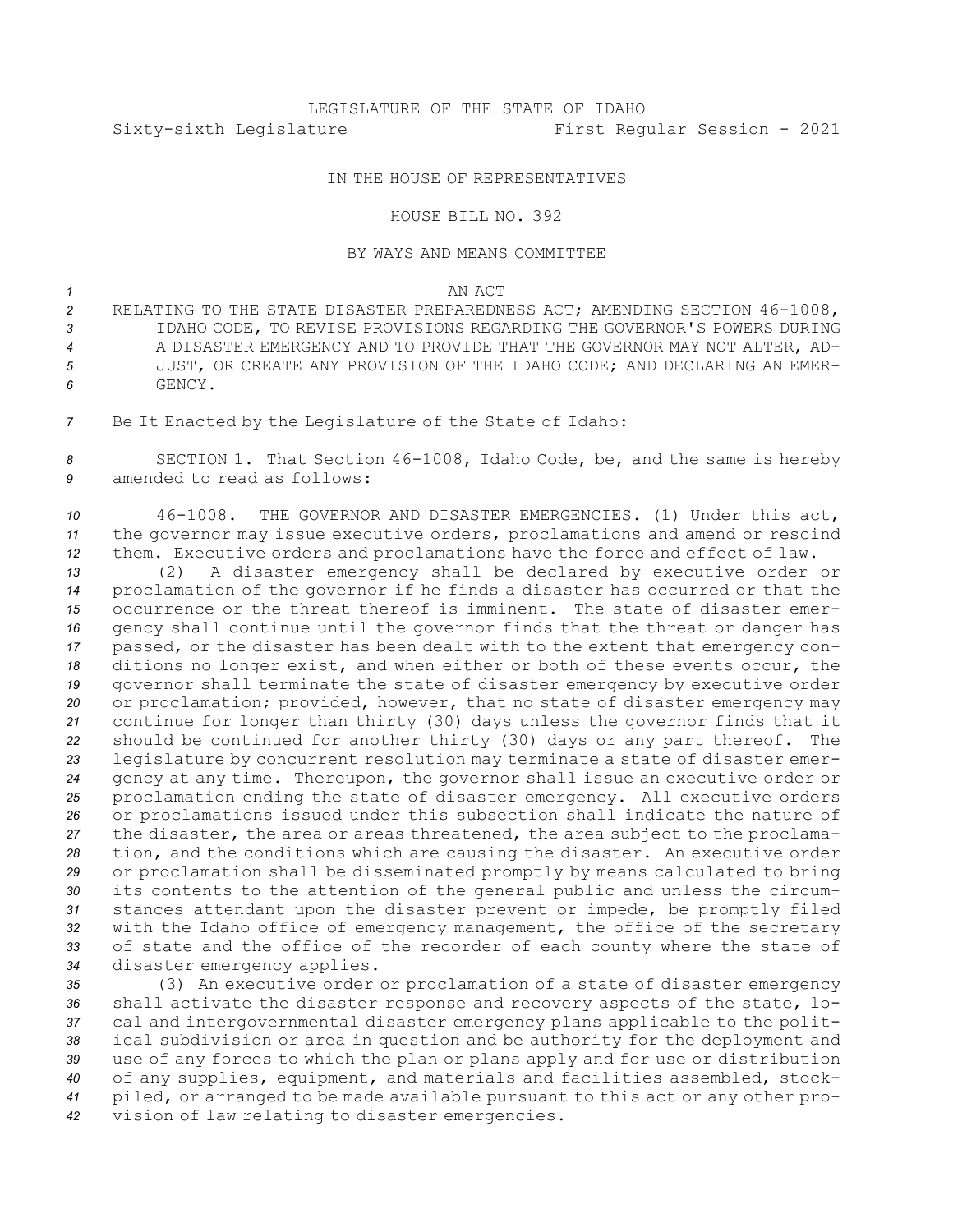(4) During the continuance of any state of disaster emergency, the governor is commander-in-chief of the militia and may assume command of all other forces available for emergency duty. To the greatest extent prac- ticable, the governor shall delegate or assign command authority by prior 5 arrangement embodied in appropriate executive orders or requiations rules, but nothing herein restricts his authority to do so by orders issued at the time of the disaster emergency.

*<sup>8</sup>* (5) In addition to any other powers conferred upon the governor by law, *<sup>9</sup>* he may:

10 (a) Suspend the provisions of any requistions rules prescribing the *<sup>11</sup>* procedures for conduct of public business that would in any way prevent, *<sup>12</sup>* hinder, or delay necessary action in coping with the emergency;

 (b) Utilize all resources of the state, including, but not limited to, those sums in the disaster emergency account as he shall deem necessary to pay obligations and expenses incurred during <sup>a</sup> declared state of dis-aster emergency;

*<sup>17</sup>* (c) Transfer the direction, personnel, or functions of state depart-*<sup>18</sup>* ments and agencies or units thereof for the purpose of performing or fa-*<sup>19</sup>* cilitating emergency services;

 (d) Subject to any applicable requirements for compensation under sec- tion 46-1012, Idaho Code, commandeer or utilize any private property, real or personal, if he finds this necessary to cope with the disaster emergency;

 (e) Direct and compel the evacuation of all or part of the population from any stricken or threatened area within the state if he deems this action necessary for the preservation of life or other disaster mitiga-tion, response, or recovery;

*<sup>28</sup>* (f) Prescribe routes, modes of transportation, and destinations in *29* connection with evacuation;

*<sup>30</sup>* (g) Control ingress and egress to and from <sup>a</sup> disaster area, the movement *<sup>31</sup>* of persons within the area, and the occupancy of premises therein;

*<sup>32</sup>* (h) Suspend or limit the sale, dispensing or transportation of alco-*<sup>33</sup>* holic beverages, explosives, and combustibles;

*<sup>34</sup>* (i) Make provision for the availability and use of temporary emergency *<sup>35</sup>* housing.

*<sup>36</sup>* (6) Whenever an emergency or <sup>a</sup> disaster has been declared to exist in *<sup>37</sup>* Idaho by the president under the provisions of the disaster relief act of *<sup>38</sup>* 1974 (public law 93-288, 42 U.S.C. 5121), as amended, the governor may:

*<sup>39</sup>* (a) Enter into agreements with the federal government for the sharing *<sup>40</sup>* of disaster recovery expenses involving public facilities;

 (b) Require as <sup>a</sup> condition of state assistance that <sup>a</sup> local taxing dis- trict be responsible for paying forty percent (40%) of the nonfederal share of costs incurred by the local taxing district that have been de- termined to be eligible for reimbursement by the federal government, provided that the total local share of eligible costs for <sup>a</sup> taxing dis- trict shall not exceed ten percent (10%) of the taxing district's tax charges authorized by section 63-802, Idaho Code;

*<sup>48</sup>* (c) Obligate the state to pay the balance of the nonfederal share of el-*<sup>49</sup>* igible costs within local taxing entities qualifying for federal assis-*50* tance; and